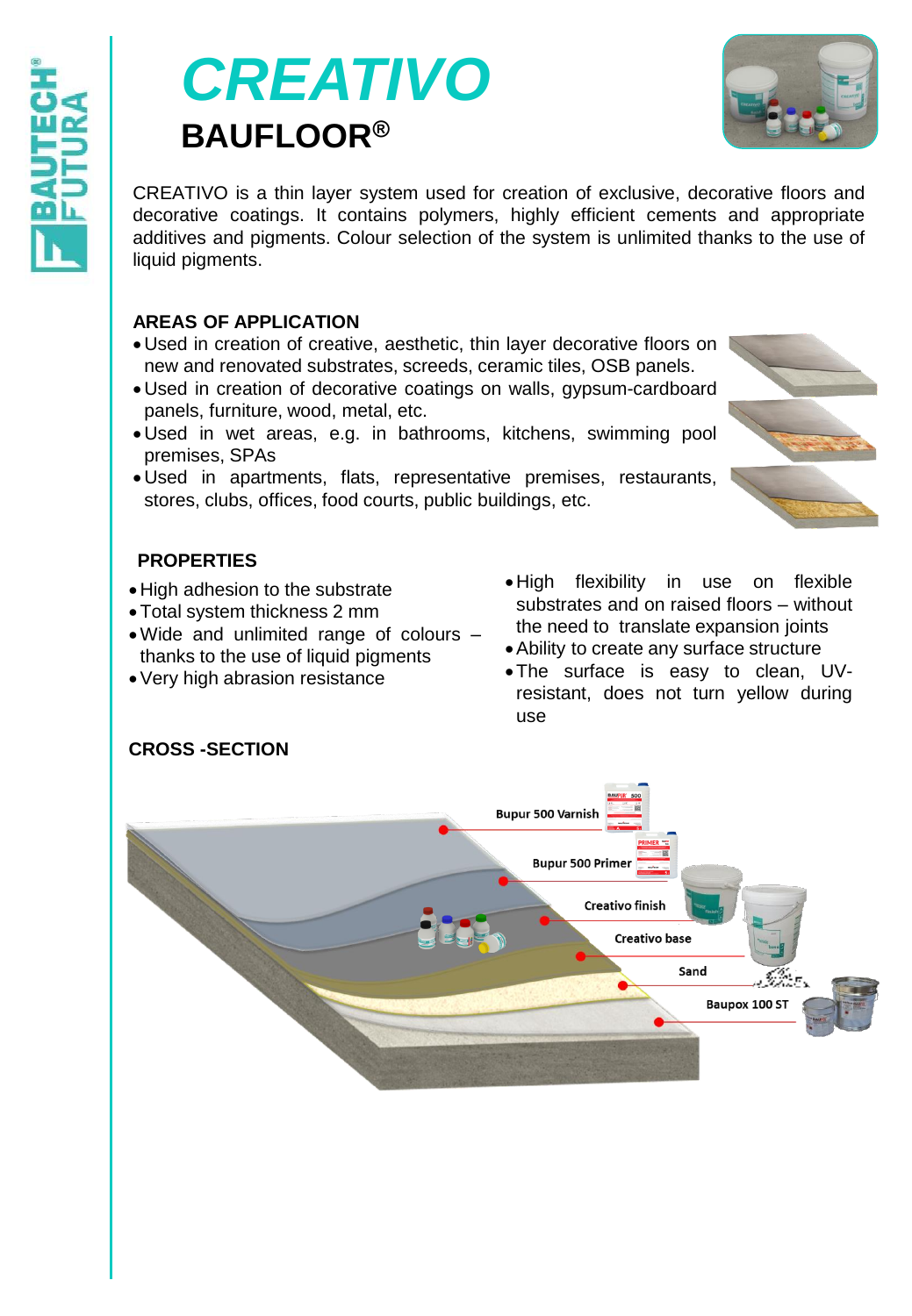



# **APPLICATION CONDITIONS**

Ambient and surface temperature should be  $+10$  to  $+25$ °C during work and for the next 5 days. The applied surface should be protected against excessive rate of water loss caused by e.g. high temperature, draughts, sunlight, etc. All works should be performed using appropriate tools, in an environment protected against dust, styrofoam particles and other contaminations in order to ensure high quality of the floor and uniformity of the color.

Application should be performed under the following conditions:

| Substrate humidity    | $-max$ 4%               |
|-----------------------|-------------------------|
| Substrate temperature | $-$ min $+10^{\circ}$ C |
| Relative humidity     | – max 75%               |

**NOTE:** Particular attention should be paid to the surface temperature to be higher by at least 3°C than the dew point. Floor heating systems should be switched off at least 3 days before application of the CREATIVO floor. Appropriate lighting should be provided in the room.

## **CURING**

| At 20°C and at relative humidity of 60-70%: |                  |
|---------------------------------------------|------------------|
| Pedestrian traffic                          | - after 24 hours |
| Full resistance                             | - after 7 days   |

**NOTE:** The coating is not resistant to loads caused by metal wheels and acidic agents.

C

#### **PACKAGINGS**

CREATIVO is packed in the following sets:

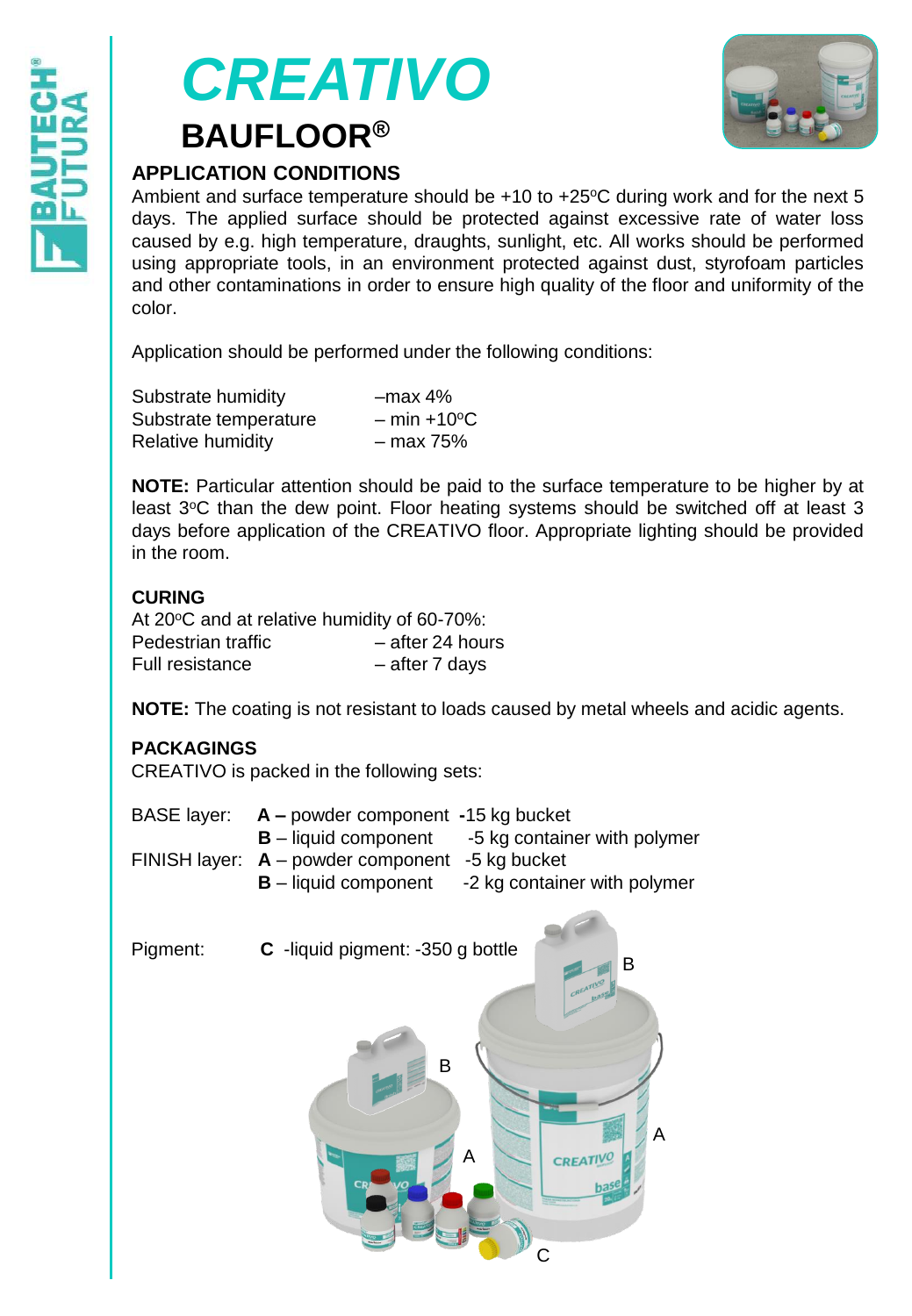

# *CREATIVO* **BAUFLOOR®**



| PRIMING floor          | BAUPOX <sup>®</sup> 100 ST                                                                                                                                                                                                                                                                                                                                                                                                                                                           | Consumption:                                  |  |
|------------------------|--------------------------------------------------------------------------------------------------------------------------------------------------------------------------------------------------------------------------------------------------------------------------------------------------------------------------------------------------------------------------------------------------------------------------------------------------------------------------------------|-----------------------------------------------|--|
| STANDARD)              | Spread the correctly mixed material on the concrete substrate as<br>one or two layers, using a rubber blade followed by a roller<br>smoothing, until full saturation is achieved. Next, aggregates<br>should be cast as a uniform layer, in the amount of ca. 3.00 kg/m <sup>2</sup><br>The surface obtained after the polymerization process should be<br>gently ground using a mechanical grinder with sand paper,<br>followed by thorough dusting/vacuum cleaning of the surface. | $0.30 - 0.50$<br>kg/m <sup>2</sup>            |  |
| PRIMING wall           | <b>BAUGRUNT® CONTACTO</b><br>(in case application on vertical surfaces and furniture this system<br>replaces the STANDARD priming). Thoroughly mix the contents of<br>the packaging. Apply the material using a brush or a roller. Avoid<br>and prevent smudges and drops of the material. CREATIVO mass<br>may not be applied earlier than 2 hours after application of the<br><b>BAUGRUNT® CONTACTO</b>                                                                            | Consumption:<br>$0.2 \text{ kg/m}^2$          |  |
| COLORATION             | Pigment (C)<br>Pigment (C) should be mixed with component B (liquid) according<br>to the ratio specified in the coloration table. Components should<br>be precisely measured using an electronic balance/syringe                                                                                                                                                                                                                                                                     | Consumption:<br>According<br>to the table     |  |
| CREATIVO               | CREATIVO is delivered as two components (powder component A +<br>liquid component B).<br>Pot life of material in both layers is ca. 30 minutes at the ambient<br>temperature of 20°C.                                                                                                                                                                                                                                                                                                | Consumption:                                  |  |
|                        | 1. BASE layer<br>Components should be mixed at the 3A:1B+C ratio, then spread<br>using a steel trowel.                                                                                                                                                                                                                                                                                                                                                                               | Base layer<br>ca. $1 \text{ kg/m}^2$          |  |
|                        | 2. FINISH layer<br>Components should be mixed in the 2.5A:1B+C ratio, then spread<br>using a steel trowel.                                                                                                                                                                                                                                                                                                                                                                           | Finish layer<br>$0.5 - 0.7$ kg/m <sup>2</sup> |  |
| CREATIVO<br>VARNISHING | 1) Priming with BAUPUR 500 PRIMER                                                                                                                                                                                                                                                                                                                                                                                                                                                    | Consumption<br>Primer<br>$0.05$ $1/m2$        |  |
|                        | 2) Varnishing with BAUPUR 500                                                                                                                                                                                                                                                                                                                                                                                                                                                        | Varnish<br>$0.07$ l/m <sup>2</sup>            |  |
|                        | Surface should be vacuum cleaned. The material should be applied<br>using a high-quality velour roller which does not leave smudges on<br>the floor surface, adversely influencing the aesthetics of the ready<br>floor.                                                                                                                                                                                                                                                             | (2 layers)                                    |  |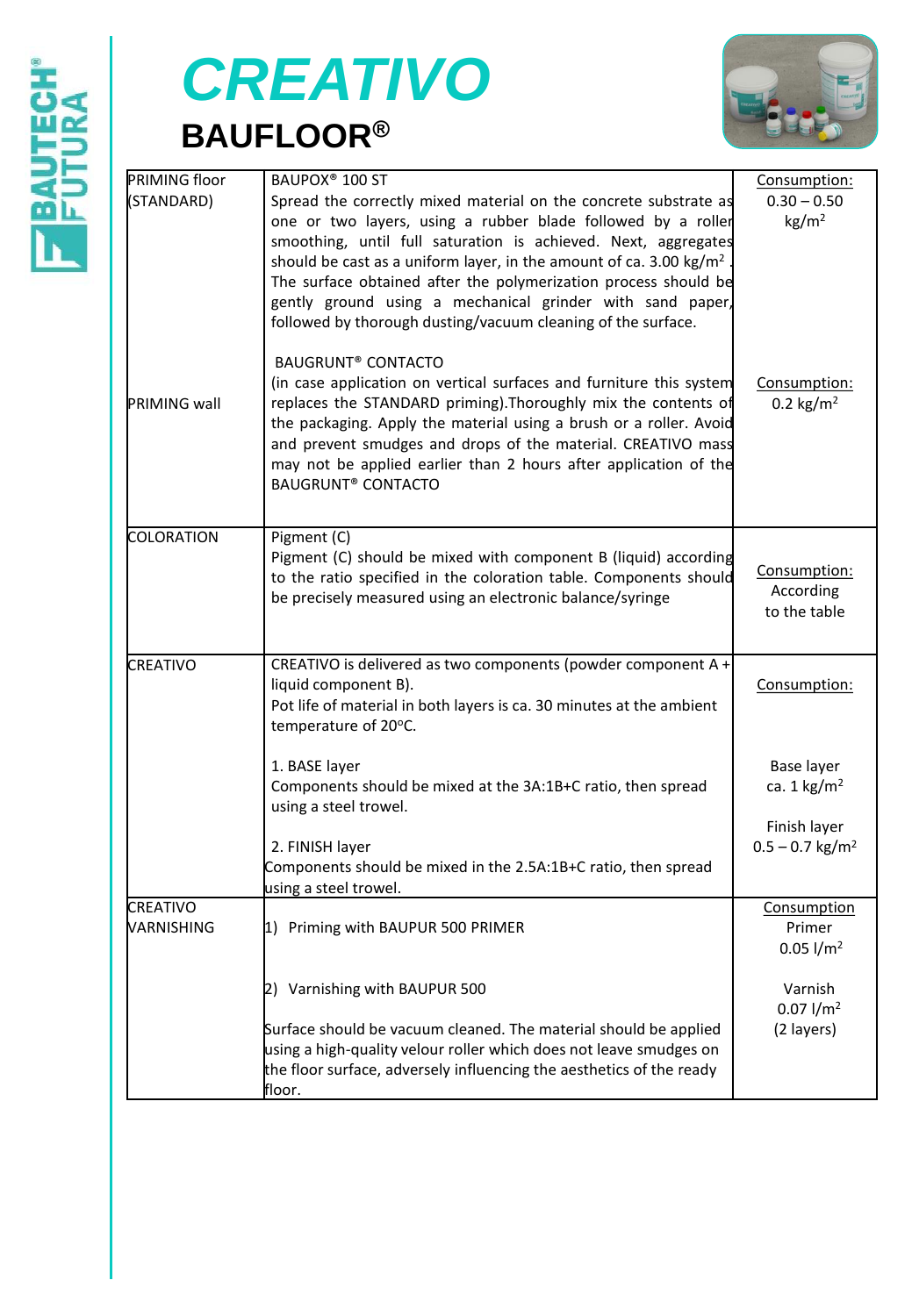# *CREATIVO* **BAUFLOOR®**



# **CONCRETE SUBSTRATE PREPARATION**

The concrete substrate must be stable and provide appropriate load capacity for target static and dynamic loads – concrete of at least C20/25 (B25) class or cementitious screed, M20 class with a minimum pull off resistance of 1.0 N/mm<sup>2</sup>. Permitted moisture content in the substrate may not exceed 4 wt%. If the substrate is uneven or non-uniform, it should be levelled first, using the UNIFLOOR® mix or an epoxy-based screed. Cementitious laitance, any dirt and old protective coatings should be removed mechanically by grinding or shot-blasting.

Weaker substrates should have their resistance improved to the adequate level using deeply penetrating, epoxy-based BAUPOX® 100 GP resin. Missing material should be filled using TERRAFILL® repairing preparation or an epoxy-based screed.

Correctly mixed BAUPOX® 100 ST should be distributed all over the concrete substrate, in one or two layers, using a rubber trowel, followed by a roller, until full saturation. Next, the surface should be uniformly cast with CREATIVO aggregate, in the amount of ca. 3.00  $kg/m^2$  – a full cast. Once the surface is cured, the surface should be gently ground using a mechanical grinder equipped with sand paper and the entire floor surface should be thoroughly vacuum cleaned. Thus prepared substrate is now ready for application of the main CREATIVO layer.

#### **APPLICATION ON OSB**

The first step includes removal of the protective wax layer from the OSB panels, by grinding. The substrate made of panels should consist of at least two cross-installed layers, the best solution includes joggle joints.

The joints may be further reinforced, by gluing them using the BAUPOX® 100 ST epoxy resin and a substrate mesh, 10-15 cm wide. Thus prepared and reinforced OSB panel and mesh substrate is ready for spreading a single BAUPOX® 100 ST layer after 12 hours, using a rubber trowel, followed by rolling using a high-quality velour roller. Then the surfaces should be uniformly cast with CREATIVO aggregate in the amount of 3.00 kg/m<sup>2</sup> – full cast. After curing, the surface should be delicately ground using a mechanical grinder with sand paper, followed by thorough dusting/vacuum cleaning of the entire surface. Thus prepared substrate is ready for application of the main CREATIVO layer.

## **APPLICATION ON TILES**

The substrate should be cleaned of all contamination and stains by grinding the existing substrate with a diamond disc (in order to perform so called matting of the glazed layer/tile grinding). Missing material and joints should be filled. Tiles weakly adhering to the substrate should be hacked off and the empty spaces filled in using BAUPOX 100 ST mixed with quartz. Thus prepared substrate, once completely dried and with all fillings ground, should be coated using the BAUPOX® 100 ST epoxy resin and cast with aggregate (ca. 3.00 kg/m<sup>2</sup> – full casting). Once cured, the surface should be delicately ground using a mechanical grinder with sand paper, and the entire surface should thoroughly dusted/vacuum cleaned. Thus prepared substrate is ready for application of the main CREATIVO layer.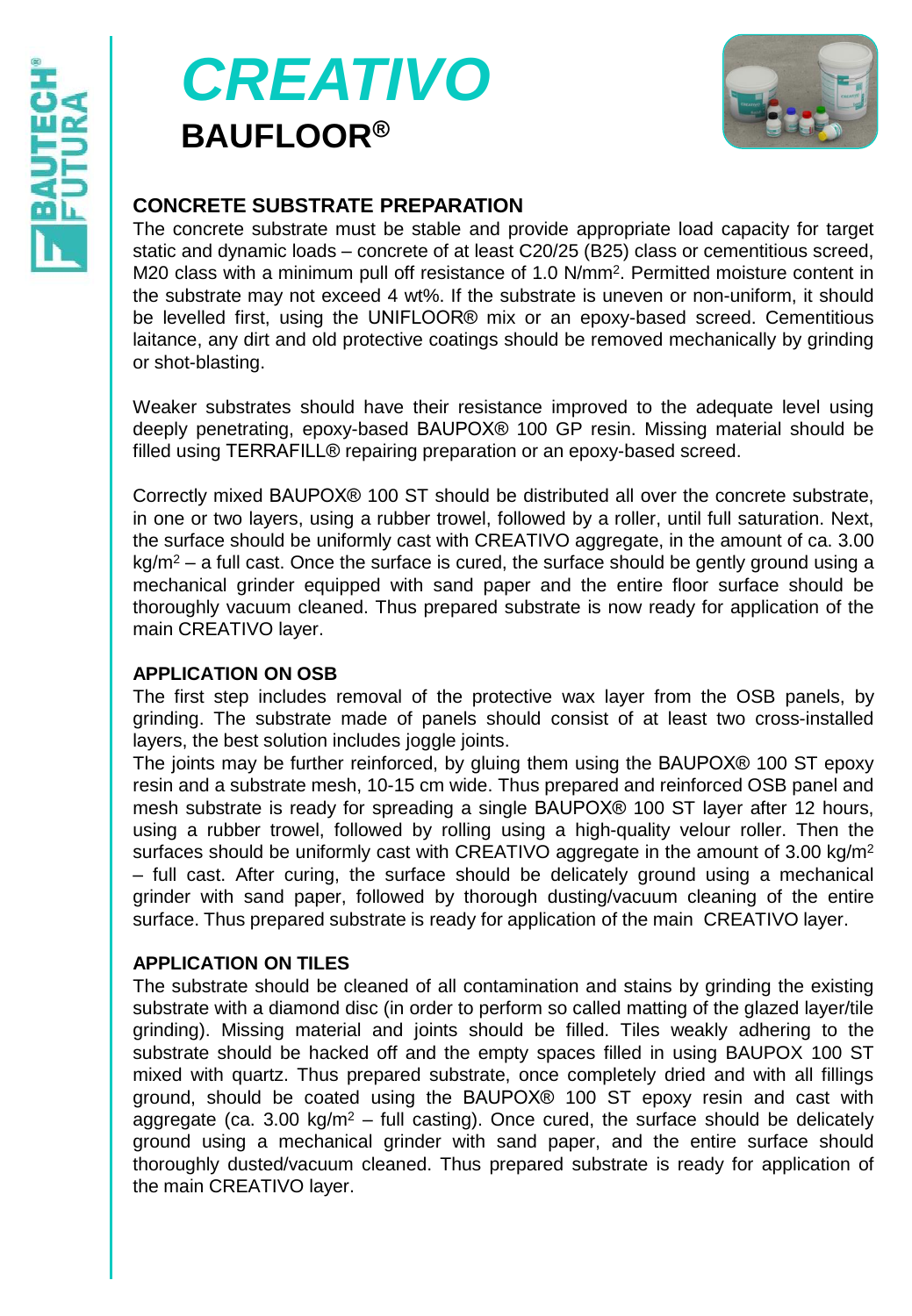



#### **APPLICATION ON WALL and VERTICAL SURFACES**

The surface should be smooth, with all dust and contamination dusted and removed. Bonding bridge BAUGRUNT® CONTACTO  $-$  0.2 kg/m<sup>2</sup> is applied on such a prepared wall using a velour roller.

NOTE: BAUGRUNT® CONTACTO should be mixed thoroughly before application, in order to obtain a uniform mass for easy application. CREATIVO FINISH is applied 2 hours after application of the joining layer. We recommend application of two layers of the CREATIVO FINISH- 1 kg/m<sup>2</sup>.

#### **APPLICATION ON THE FLOOR**

Switch off the floor heating at least 3 days before the application of the CREATIVO floor. Provide adequate lighting in the room. All CREATIVO components should be weighed on a precise, electronic balance. Application should be performed "from the window" to the exit from the room in order to avoid undesired application non-uniformities and shoe prints. Application is best performed by 2-3 people (larger areas) – two individuals apply the product and another one mixes previously prepared components.

#### **CREATIVO BASE LAYER PREPARATION, Component A : component B, 3 : 1 PIGMENTATION ACCORDING TO THE COLOURATION TABLE**

CREATIVO is delivered as two components (powder component A + liquid component B). The contents of the packaging containing component A should be thoroughly mixed with a mixer, and component B should be shaken before use. Measure the appropriate amounts of CREATIVO ingredients before starting work:

-powder component A,

-polymer liquid component,

-liquid pigment required for application on the desired number of  $m<sup>2</sup>$ , with a 10% excess.

#### **Coloration**

We recommend preparation and coloration of the entire liquid (component B) according to the colouration table in order to achieve a uniform colour. The entire liquid (component B) and the pigment (measured according to recommendations included in the colouration table) should be poured to a large, tightly closed container, mixed using a low-speed rotary mixer (always mix after pouring). Thus prepared and coloured liquid (component B) will be used in application of the first layer onto the entire area.

#### **COMPONENT MIXING**

Measured powder component(we recommend gradual pouring of the mass in order to ensure thorough component mixing) should be added to the coloured liquid (component B+C). The components are mixed using a basket mixer (according to the 3A:1B+C ratio). The mixing should be continued for 2-3 minutes, until the mixture becomes uniform.

**NOTE:** All clumps of unmixed material should be separated, e.g. using a small trowel and mixed again. Unmixed clumps present during application are difficult to separate and leave visible traces on the floor after grinding.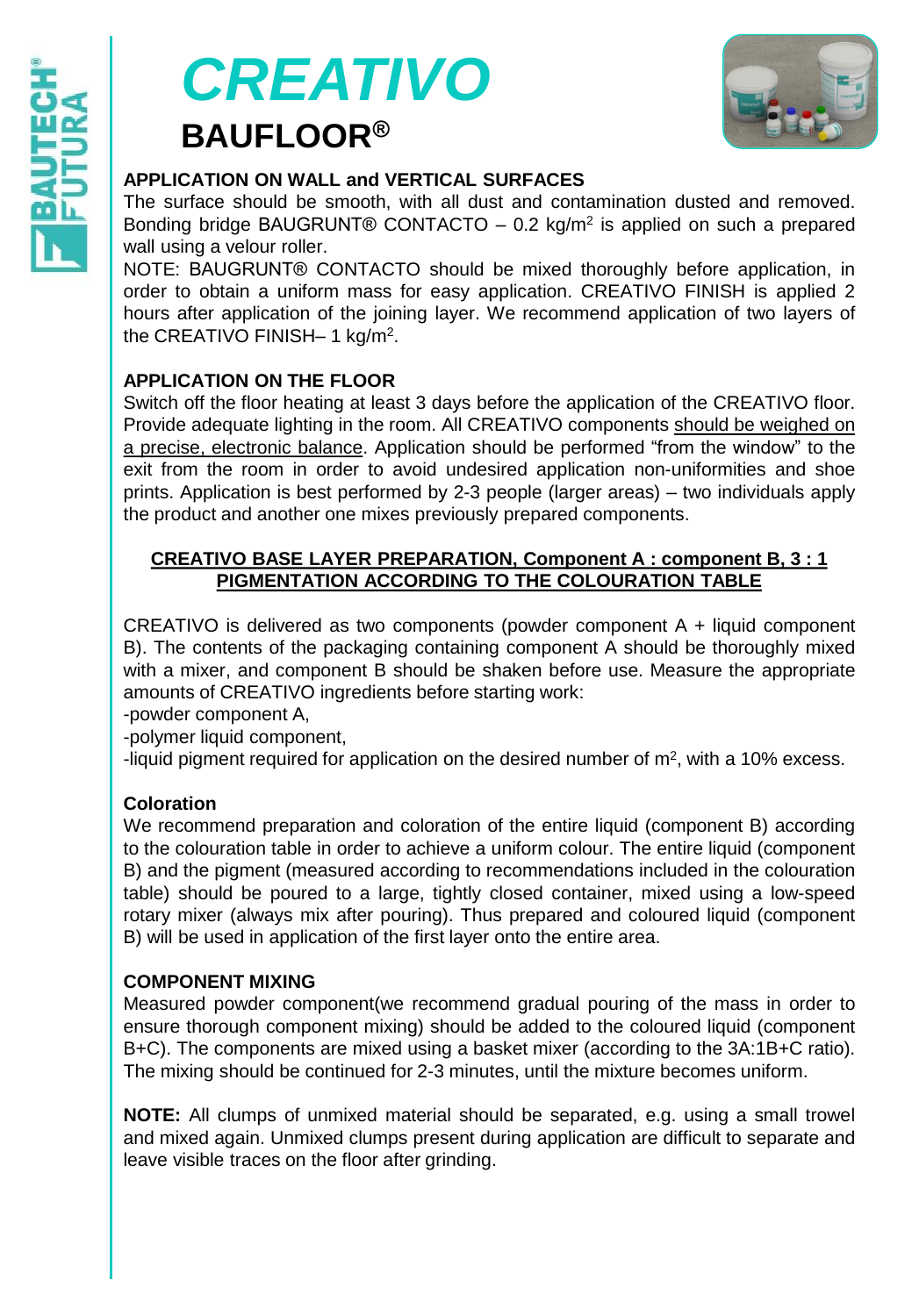



## **APPLICATION**

CREATIVO is applied manually, using steel trowels of various width. The material should be applied in quick, strong motions – circular or longitudinal motions, depending on the expected visual effect. CREATIVO BASE layer is applied onto the ground, thoroughly dusted and cleaned substrate  $-1$  kg per every 1 m<sup>2</sup>. Excess material left between trowel passages will leave a visible troweling trace. It may be partially or completely ground the following day.

*NOTE:* Small, loose aggregate particles left on the substrate during application of CREATIVO BASE layer will move upwards and thus will eventually be visible on the floor surface.

*HINT:* Separation of individual rooms using a painting tape allows an aesthetic expansion joint to be obtained as a straight, visible line. So called technological breaks should be avoided during work – in particular in the middle of the room.

#### **GRINDING**

Grinding of the main CREATIVO is performed after its curing process is complete. The material should be ground using 60 or 80 grit sandpaper.

*NOTE:* The final effect of the entire floor depends on the grinding method used on the first layer. Partially left, so called grindings obtained from excessive material used during application will be visible after application of the top coat and repeated grinding of the top coat.

#### **CREATIVO FINISH LAYER PREPARATION Component A : Component B, 2,5 : 1 PIGMENTATION ACCORDING TO THE COLOURATION TABLE**

*NOTE***:** Creativo Finish layer application should be performed once curing of the main layer is complete. The contents of the packaging containing component A should be thoroughly mixed with a mixer, and component B should be shaken before use.

#### **COLOURATION**

We recommend preparation and colouration of the entire liquid (component B) according to the colouration table in order to achieve a uniform colour. The entire liquid (component B) and the pigment (measured according to recommendations included in the colouration table) should be poured to a large, tightly closed container, mixed using a low-speed rotary mixer (always mix after pouring). Thus prepared and coloured liquid (component B) will be used in application onto the entire area.

## **COMPONENT MIXING**

The measured powder component(we recommend gradual pouring of the mass in order to ensure thorough component mixing) should be added to the coloured liquid (component B+C). The components are mixed using a basket mixer (according to the 2.5A:1B+C ratio). The mixing should be continued for 2-3 minutes, until the mixture becomes uniform.

*NOTE:* All clumps of unmixed material should be separated, e.g. using a small trowel and mixed again. Unmixed clumps present during application are difficult to separate and leave visible traces on the floor after grinding.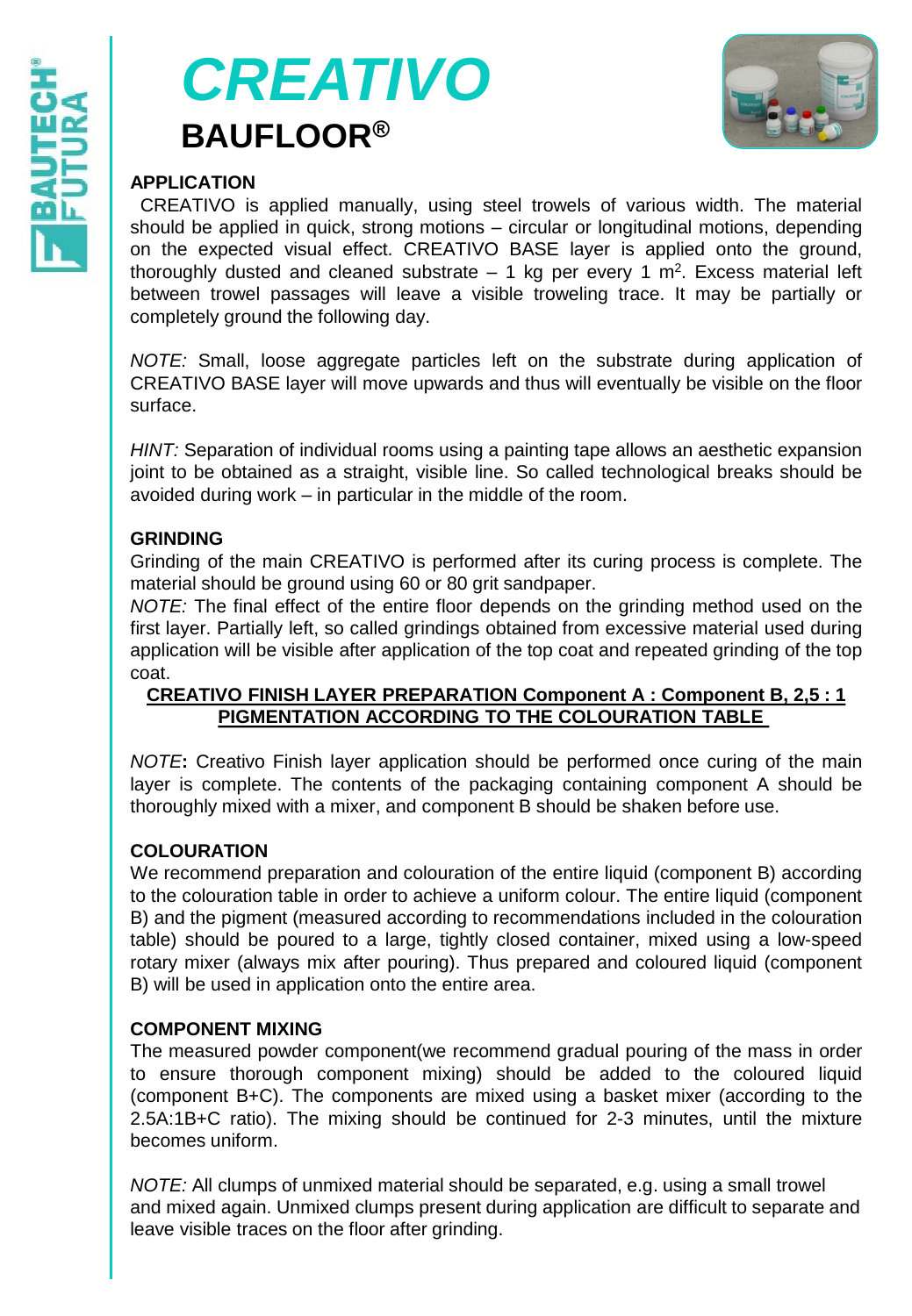



#### **APPLICATION**

Creativo Finish layer is applied onto the ground, vacuum cleaned surface. Consumption of CREATIVO Finish is ca.  $0.5/0.7$  kg per each 1 m<sup>2</sup>. It is applied easier and more smoothly compared to the main layer. Finish coating should entirely cover the main layer. Leaving visible grindings obtained from excessive material used during application will be directly reflected on the floor. Leaving excess material between trowel runs will leave a visible trowelling mark. The mark may be ground, partially or completely, on the following day.

#### **GRINDING**

After the curing process of Creativo finish is complete, the layer should be ground gently using a single disc grinder with sandpaper, grit 80 and higher – until the desired effect is obtained.

#### **PRIMING and VARNISHING**

The ready floor should be thoroughly vacuum cleaned and primed using the **BAUPUR 500 PRIMER** applied as a single layer.

After 1 hour **BAUPUR 500 (2 component)** should be applied using a high-quality velour roller, not to leave smudges on the floor surface. After 2 hours second layer of **BAUPUR 500** should be applied.

#### **EQUIPMENT CLEANING**

Equipment and tools should be cleaned directly after application of the priming layer (BAUPOX® ST 100 resins), using acetone. Tools used in application of the CREATIVO layers should be cleaned directly after use, using water. Cured material should be cleaned mechanically.

#### **SAFETY MEASURES**

BAUPOX® components are provided with material safety data sheets (MSDS) containing instructions pertaining to occupational safety, storage and disposal. CREATIVO contains cement

– yielding alkaline medium once mixed with water. Preventive measures protecting against dust generation or mortar spillage should be undertaken. Do not inhale the product, protect eyes and skin. In cases of contamination: wash eyes immediately with copious amounts of water, clean contaminated skin with soapy water. Seek medical aid, if necessary. Store outside the reach of children.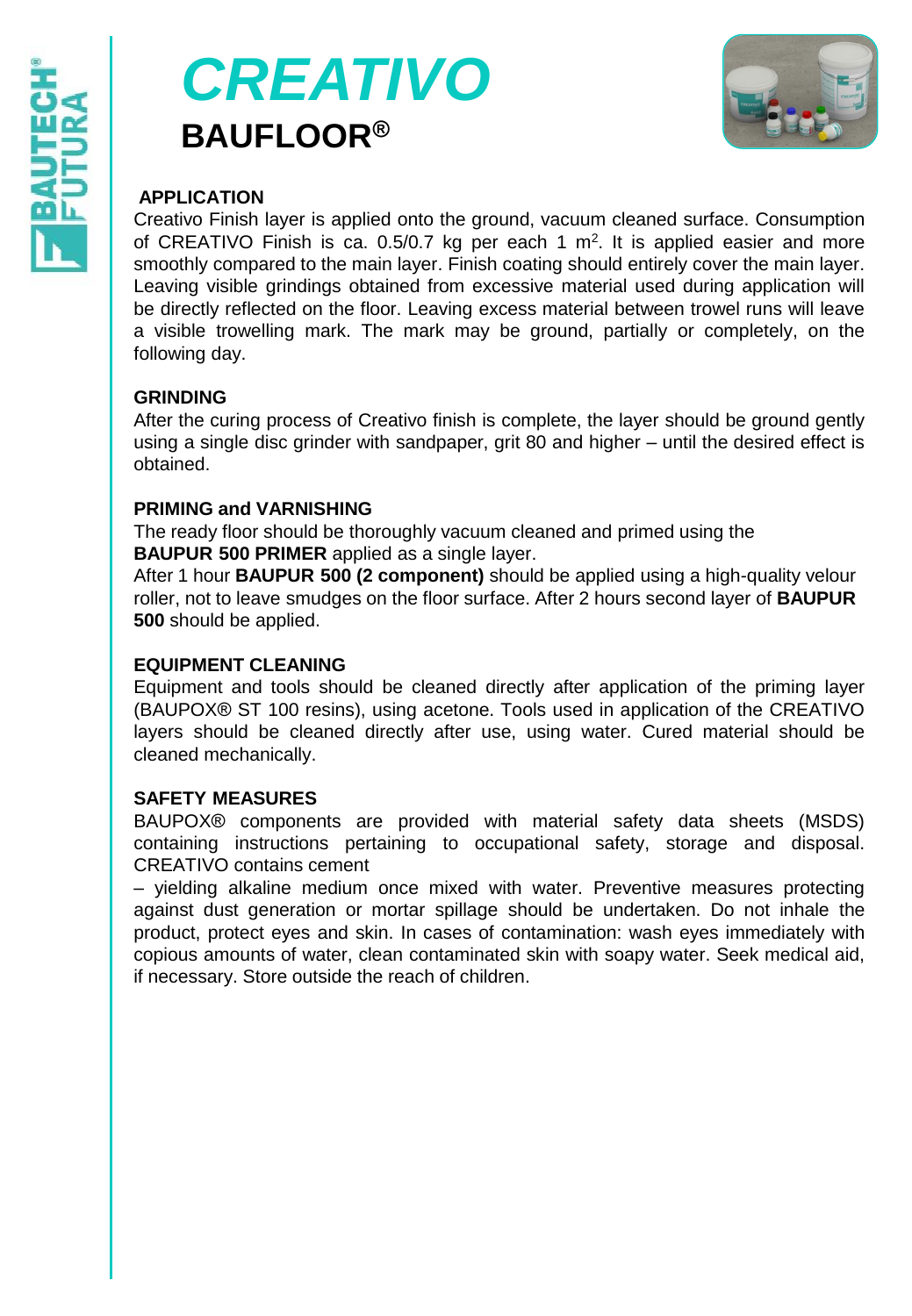



#### **ADDITIONAL INFORMATION**

All information pertains to products stored and used according to the provided instructions, Is provided in good faith and reflect current state of knowledge and experience of BAUTECH

The user is obliged to use the product according to its intended use and recommendations provided by BAUTECH®. All specified technical data is based on trials and laboratory tests. Practical results of measurements may not be identical because of conditions, locations, application method and other circumstances beyond reasonable control of BAUTECH®. Differing recommendations from our employees require a written form for validity. This instruction supersedes all previous versions thereof. The surface of the applied floor coating may display various hues and shades and slight differences in look, depending on conditions and method of work, drying conditions, etc. This is not a fault of the product and does not influence its technical parameters and utility properties of the floor coating. Colour differences of the floor coating may also result from nonuniformity of the concrete substrate.